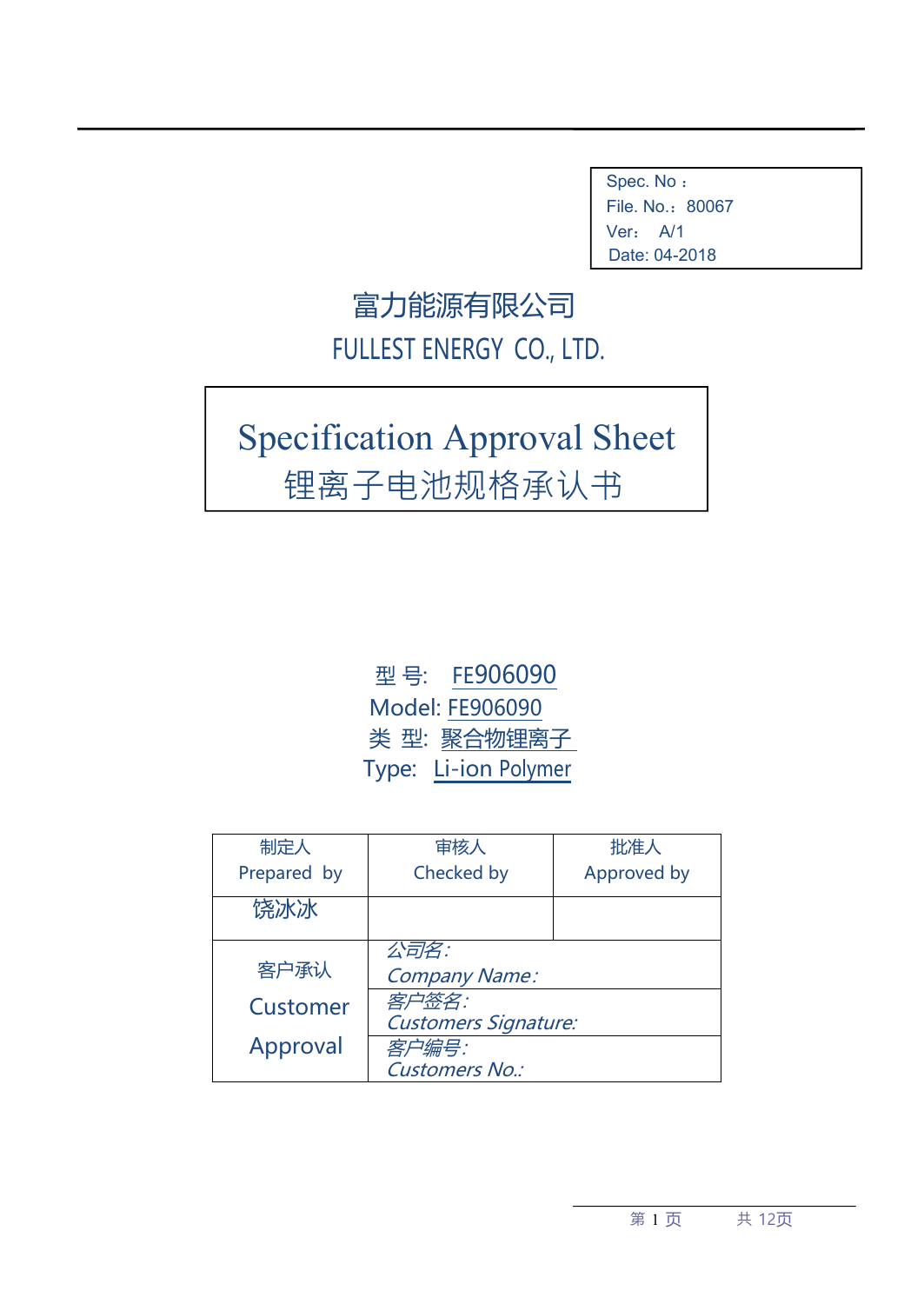#### 规格书修订记录

### History of specification

| <b>Date</b> | <b>Contents</b> | <b>Remarks</b> |
|-------------|-----------------|----------------|
|             | Second issue    |                |
|             |                 |                |
|             |                 |                |
|             |                 |                |
|             |                 |                |
|             |                 |                |
|             |                 |                |
|             |                 |                |

2017.1.14已经做修改

电芯加保护板分为精工保护板和普通保护板,精工保护板截止电压3.0V,普通保护板截止电压2.5V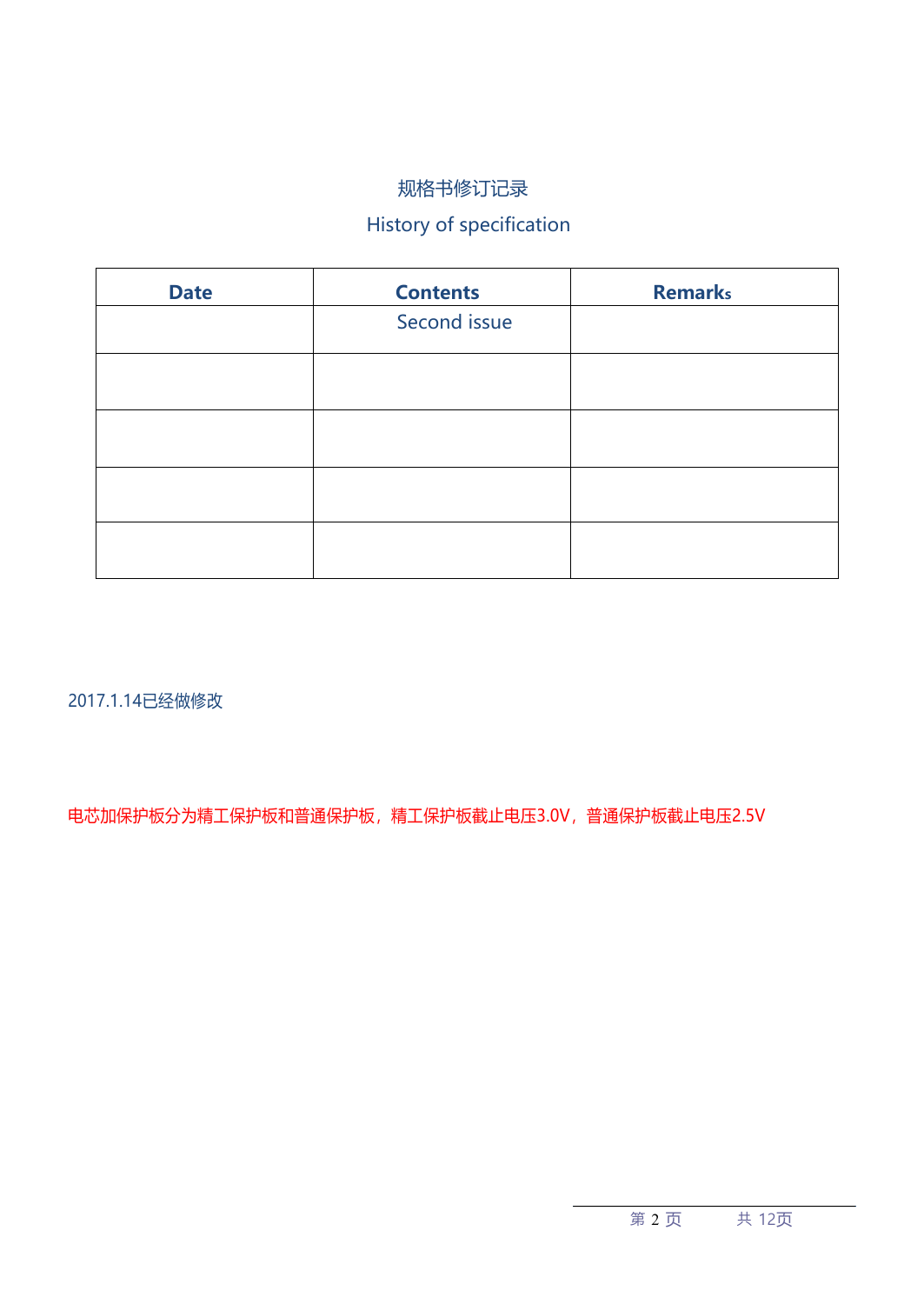### **Contents**

### 目录

| Appendix 附 录 |  |
|--------------|--|
|              |  |

| 1.3 充电温度 Charging temperature <b>compone contract contract and contract a</b> 8                                                                                                                                                    |
|------------------------------------------------------------------------------------------------------------------------------------------------------------------------------------------------------------------------------------|
|                                                                                                                                                                                                                                    |
|                                                                                                                                                                                                                                    |
|                                                                                                                                                                                                                                    |
|                                                                                                                                                                                                                                    |
|                                                                                                                                                                                                                                    |
|                                                                                                                                                                                                                                    |
| 4. 贮存 Storage <u>2000 communication and</u> the contract of the storage of the storage of the storage of the storage of the storage of the storage of the storage of the storage of the storage of the storage of the storage of t |
|                                                                                                                                                                                                                                    |
|                                                                                                                                                                                                                                    |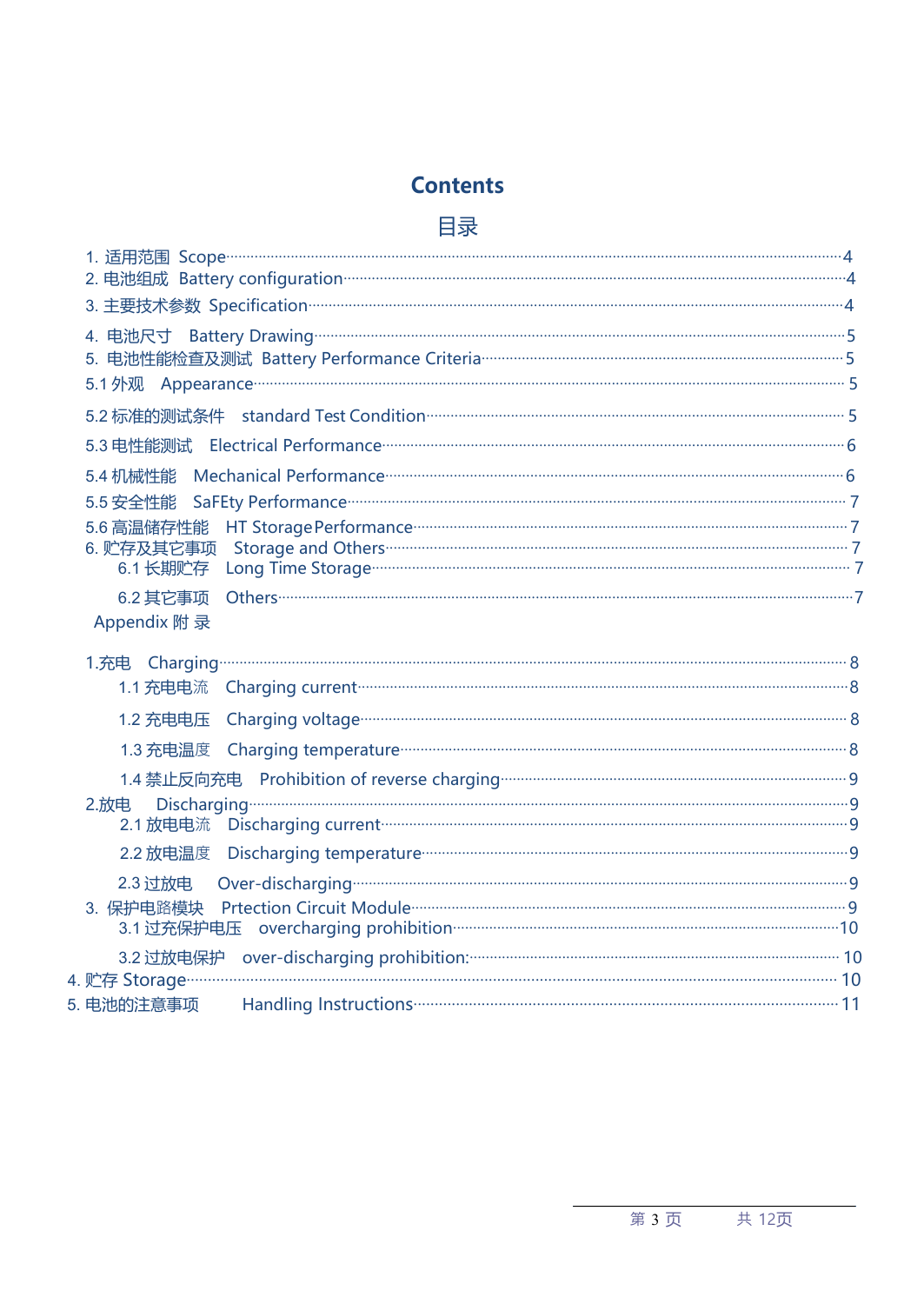#### **1. 适用范围 Scope**

仅适用于富力能源有限公司生产的可充电锂离子电池或电池组, 包括锂离子电池电芯和保护组件。 This document describes the product specification of lithium ion polymer battery or module which includes cell and protection devices supplied by FULLEST ENERGY co., ltd.

| <b>4. TO/USERA</b> | <b>DATICIA CONSULTATION</b> |               |                                |
|--------------------|-----------------------------|---------------|--------------------------------|
| 序号                 | 名称                          | 型号            | 备注                             |
| No.                | Name                        | Model         | Remark                         |
|                    | 1支锂离子电芯                     | FE聚合物电池906090 | FE聚合物电池                        |
|                    | One piece cell              | FE906090      | FE Polymer Lithium Ion Battery |
|                    |                             |               |                                |

#### **2. 电池组成 Battery Constitution**

#### **3.主要技术参数 Specification**

| <b>NO</b> | <b>Items</b>                             | <b>Criteria</b>                    | <b>Remarks</b>                    |
|-----------|------------------------------------------|------------------------------------|-----------------------------------|
| 2.1       | <b>Typical</b><br>Capacity<br>典型容量       | 6000mA                             | 0.2 charge and discharge for      |
| 2.1       | Minimum Capacity<br>最小容量                 | 6000mA                             | cut- off voltage<br>0.2C 充放电至终止电压 |
| 2.2       | Nominal Voltage<br>标称电压                  | 3.7 V                              |                                   |
|           | Internal Impedance                       | 电芯 Cell:<br>≤40mΩ                  | AC1KHz after standard charge 标准   |
| 2.3       | 内阻                                       | 电池 Battery: ≤50mΩ                  | 充电后AC 1KHz 测试                     |
| 2.4       | Charge cut-off voltage<br>充电截止电压 (V)     | 4.25V                              |                                   |
| 2.5       | <b>Standard charge current</b><br>标准充电电流 | 3000mA                             | 0.5C                              |
| 2.6       | Max. charge current<br>最大充电电流            | 6000 mA                            | 1 <sup>C</sup>                    |
| 2.7       | Standard dis-charge current<br>标准放电电流    | 3000mA                             | 0.5C                              |
| 2.8       | Max. discharge current<br>最大放电电流         | 6000mA                             | 1 <sup>C</sup>                    |
| 2.9       | Discharge cut-off voltage<br>放电截止电压      | $2.5V\pm0.1V$                      |                                   |
|           | <b>Operating Temperature</b>             | $0 - +45$ °C                       | Charging 充电                       |
| 2.10      | 工作温度                                     | $-10^{\circ}$ C ~ +60 $^{\circ}$ C | Discharging 放电                    |
|           | <b>Storage Temperature</b>               | $-20^{\circ}C / +45^{\circ}C$      | Less than 1 month<br>小于一个月        |
| 2.11      | 贮存温度                                     | $-20^{\circ}C / +35^{\circ}C$      | Less than 6 months<br>小于六个月       |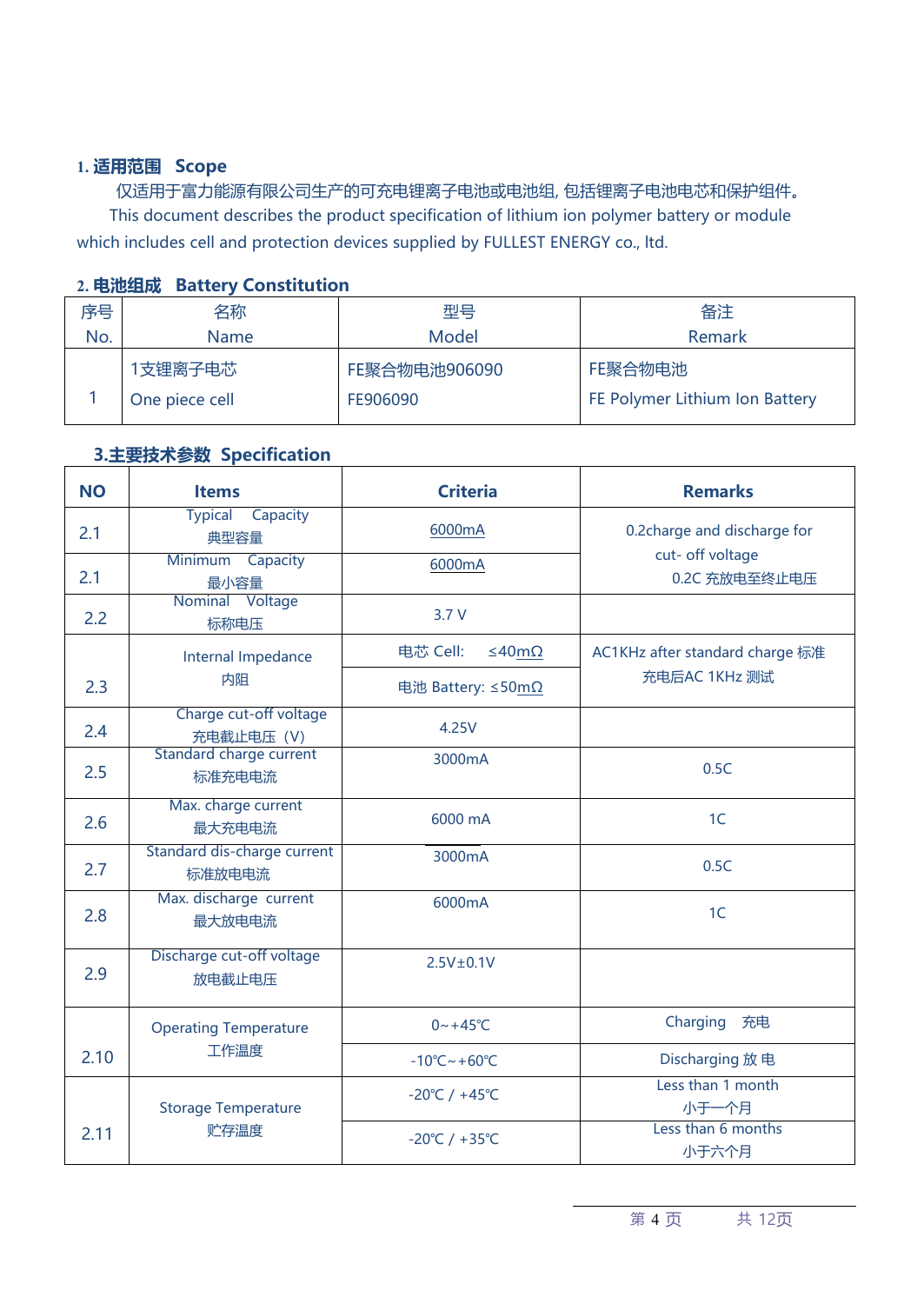#### **4.电池尺寸 Battery Drawing**



#### **5.电池性能 Battery Performance**

5.1 外 观 Visual Inspection

电池外表面应保持干净、清洁,不能出现划痕、凹点、脏污、漏液、变形等不良现象。

There shall be no such deFEcts as scratch, flaw, crack, and leakage, which may adversely

afFEct commercial value of the battery.

5.2 标准测试条件 Standard Testing Condition

除非另有说明,涉及本规格书的所有测试项目均应在温度 25±3℃,相对湿度 45%-85%RH 条件下进行。 Unless otherwise specified, all tests stated in this product specification are conducted at below condition: Temperature: 25 ± 3°C

Humidity: 45%-85% RH

5.3电性能 Electric Performance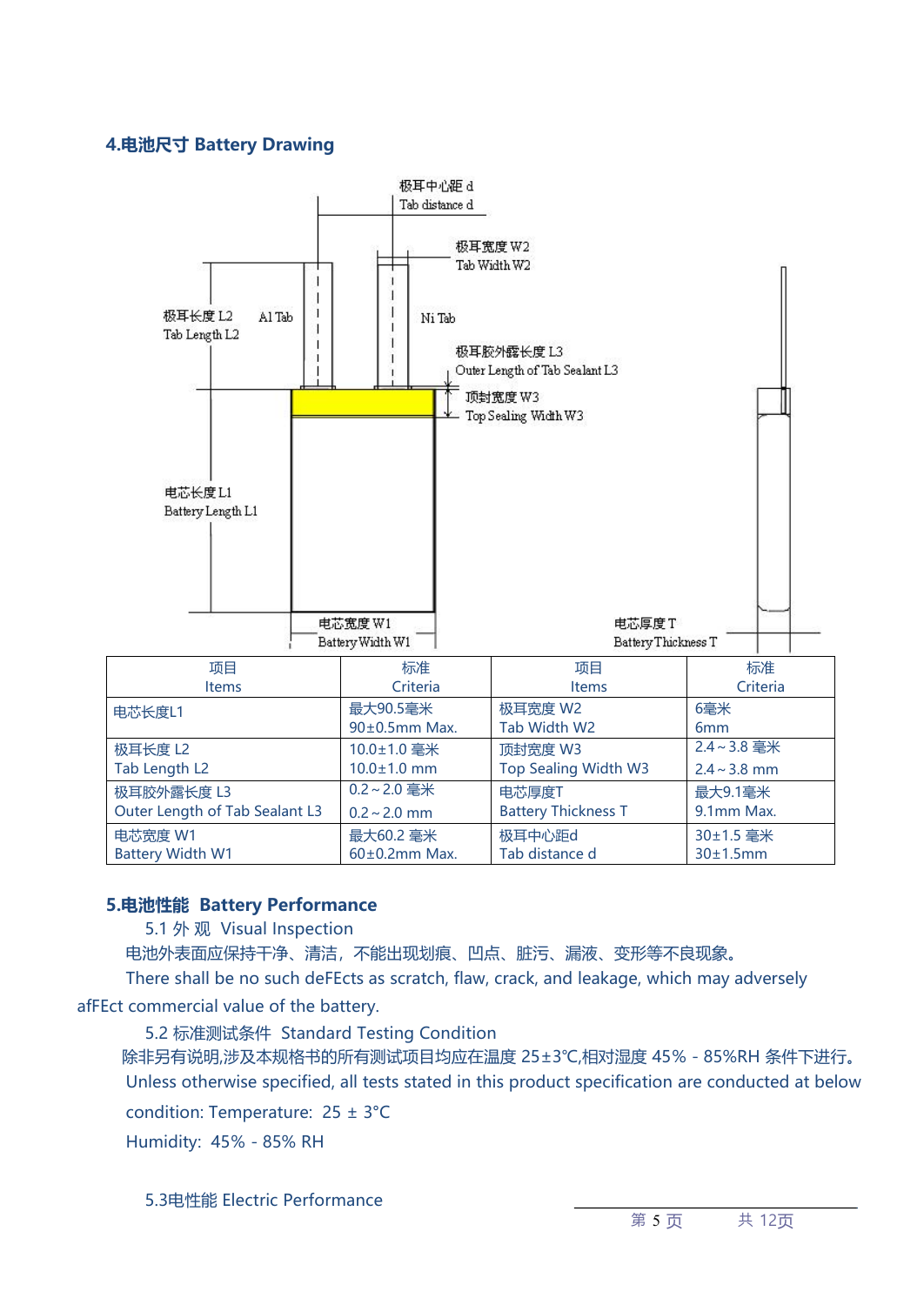| 序号             | 项目                                                 | 测试条件                                                                                                                                                                                                                | 标准                                                                                                                                                                                   |
|----------------|----------------------------------------------------|---------------------------------------------------------------------------------------------------------------------------------------------------------------------------------------------------------------------|--------------------------------------------------------------------------------------------------------------------------------------------------------------------------------------|
| No.            | Item                                               | <b>Test Method and</b>                                                                                                                                                                                              | Criteri                                                                                                                                                                              |
| 1              | 标准充电模式                                             | 0.5C 恒流充电至 4.25V, 然后恒压充电至<br>0.05C                                                                                                                                                                                  | 总充电时间不超过 5.0 小时,<br>其中在 25±3° 环境下充电;                                                                                                                                                 |
|                | <b>Standard Charge</b>                             | Charge to 4.2V at constant current 0.2C,<br>then constant voltage charge to taper current<br>0.05C                                                                                                                  | Constant voltage 4.25V for<br>5.0 hours in all at 25 ± 2°C                                                                                                                           |
| $\overline{2}$ | 最小容量<br><b>Minimum Capacity</b>                    | 在标准充电模式和标准放电模式下测量的电<br>池容量<br>Measure the capacity through standard<br>charge model and standard discharge model                                                                                                    | ≥6000毫安<br>$\geq 6000$ mAh                                                                                                                                                           |
| 3              | 循环<br><b>Cycle LiFE</b>                            | (1) 充电过程: 标准充电模式;<br>(2) 放电过程: 标准放电模式。<br>重复以上步骤 300次。<br>Charge: Standard charge model<br>Discharge: Standard discharge                                                                                            | 300 次循环后放电容量大于等<br>于第一次放电容量的 80%<br>Residual capacity $\geq 80\%$ after<br>cycles vs.<br><b>Discharge</b><br>300<br>capacity of first cycle                                          |
| $\overline{4}$ | 内阻<br>Impedance                                    | 电芯 50%容量时, 1KHz 下的交流阻抗<br>Internal resistance measured at 1KHz AC<br>impedance at 50% capacity                                                                                                                      | ≤50 毫欧<br>$\leq$ 50 mohm                                                                                                                                                             |
| 5              | 电池电压<br><b>Battery Voltage</b>                     | 用万用表测试开路电压<br>Measure OCV by multimeter                                                                                                                                                                             | 3.75 - 3.95 伏<br>$3.75 - 3.95V$                                                                                                                                                      |
| 6              | 电池温度性能<br>Temperature<br>Performance<br>of Battery | 充电过程: 标准充电模式<br>放电过程: 分别在-20°C,-10°C, 0°C 和<br>60°C 温度下以 0.2C 恒流放电至 3.0V<br>Charge: Standard charge model<br>Discharge: Discharge to 3.0V at 0.2C constant<br>current at -20°C, -10°C, 0°C and 60°C<br>respectively | -20°C下, 容量≥40%<br>-10°C下, 容量≥75%<br>0℃下, 容量≥80%<br>60°C下, 容量≥95%<br>-20 $°C$ , capacity $\geq$ 40%<br>-10°C, capacity $\geq$ 75%<br>0°C, capacity $\geq 80\%$<br>60°C, Capacity ≥95% |
| $\overline{7}$ | 荷电保持能力                                             | 贮存电压为 3.75∼3.95V,环境为 23℃±5<br>℃的条件下, 将电池开路贮存 1 年, 贮存期<br>间, 1 个月后取 4PCS, 六个月后取 4PCS,<br>一年后取 4PCS 分别测量一次电压和内阻,<br>并记录; 并将取出的电池以 0.2C 电流进行<br>放电至终止电压, 记录放电容量, 取下的电<br>池不再用作贮存测试。                                    | 第30天: 电压<br>>95% 内阻<120%<br>容量保持率>95%<br>6个月: 电压>94%<br>内阻<130%容量保<br>持率>88%<br>12个月: 电压<br>>90%内阻<135%<br>容量保持率>80%                                                                 |

5.4 机械性能测试 Mechanical Performance Testing

| ≂<br>- | 项目   | .<br>⊧∕≂ /⊥<br>人のほしオマー                                                | <b>NATINE エーマム</b><br>" 芈! [还/」.<br> 似V世 |
|--------|------|-----------------------------------------------------------------------|------------------------------------------|
| No.    | Item | .<br>$\overline{1}$ $\overline{1}$<br>Condition<br>Met<br>thod<br>and | riteria                                  |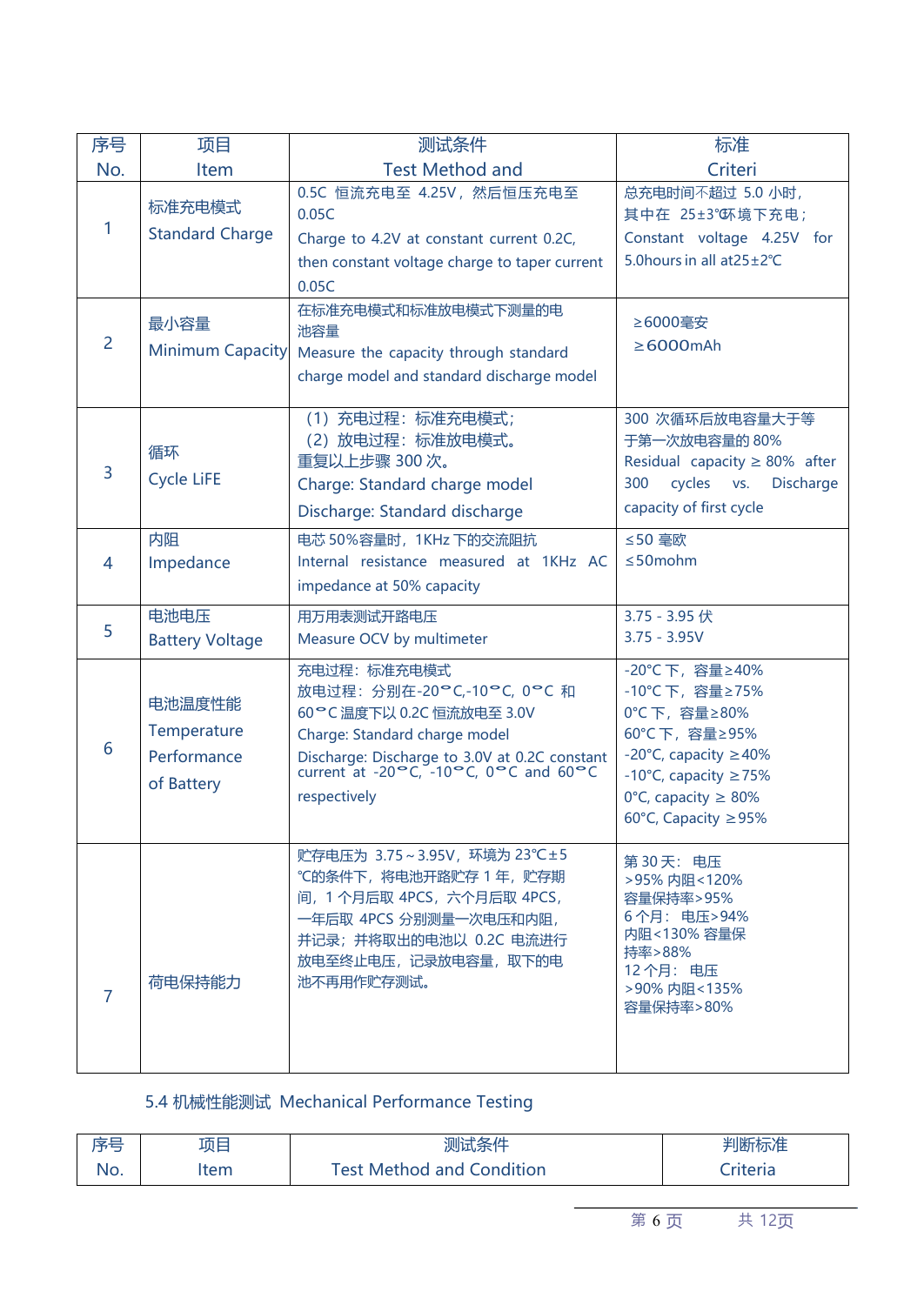|   | 振动测试<br><b>Vibration Test</b> | 充满电电池按 X、Y、Z 三个方向,每个方向上从<br>10HZ~55HZ 的频率循环扫描振动 90min 振动频率<br>10HZ~50HZ 位移幅值 (单振幅 0.8mm)。<br>After standard charging, fixed the capacitor to<br>vibration table and subjected to vibration<br>cycling that the frequency is to be varied at<br>the rate of 1Hz per minute between 10Hz and<br>55Hz, the excursion of the vibration is 1.6mm.<br>The capacitor shall be vibrated for 30 minutes<br>per axis of XYZ axes. | 不起火,不爆炸,不冒烟 或<br>漏液<br>No fire, no explode, no<br>smoke or no leakage |
|---|-------------------------------|-------------------------------------------------------------------------------------------------------------------------------------------------------------------------------------------------------------------------------------------------------------------------------------------------------------------------------------------------------------------------------------------------------------------------|-----------------------------------------------------------------------|
| 2 | 跌落测试<br><b>Drop Test</b>      | 电池完全充电后从 1300mm 高度由 X, Y, Z 正负 6 个方<br>向 自由跌落到置于水泥地面上 18mm-20mm 的厚木板上,<br>每个方向跌落 1 次,最后用 1C 进行充放循环 3 次。<br>Battery is dropped from a height of 1.3 meters 6<br>times at six angles (X, Y, Z plus positive, negative)<br>to concrete ground, then cycle three times at 1C<br>current.                                                                                                                                    | 不起火,不爆炸,不冒烟 或<br>漏液<br>No fire, no explode, no<br>smoke or no leakage |

### 5.5 安全性能测试 SaFEty Performance Testing

| 序号  | 项目                                | 测试条件                                                                                                                                             | 标准                                                                  |
|-----|-----------------------------------|--------------------------------------------------------------------------------------------------------------------------------------------------|---------------------------------------------------------------------|
| No. | <b>Items</b>                      | <b>Testing</b>                                                                                                                                   | Criteria                                                            |
|     | 过充电测试<br>Overcharge testing       | 充满电的电池外接 3C/4.6V 的电源给电池持 续加<br>载2小时<br>3C/4.6V DC power supply charge 2hrs<br>after fully charge                                                 | 不起火,不爆炸,不冒烟或漏液 No<br>fire, no explode, no smoke or no<br>leakage    |
| 2   | 短路测试<br>Short-circuit<br>testing  | 充满电电池用小于 0.1Ω 电阻短路 1 h<br>Short circuit 0.1hr through less than $0.1\Omega$<br>resistor after fully charge                                       | 不起火,不爆炸,不冒烟或漏液<br>No fire, no explode, no smoke<br>or no leakage    |
| 3   | 重物冲击<br>Impact testing            | 将电池放在冲击台上, 将 10kg 重锤自 1m<br>高度自由落下,冲击电芯<br>Cell is placed on the impact plat. A 10kg<br>weight is dropped from the height of 1m<br>onto the cell | 不起火,不爆炸,允许电芯变形<br>No fire, no explode, but<br>distortion is allowed |
| 4   | 过放电测试<br>Overdischarge<br>testing | 将电池放电至终止电压后,以 30Ω 负载给电<br>池持续加载 28 小时<br>Discharge 28hrs through $30\Omega$ resistor<br>after fully charge                                       | 不起火,不爆炸,不冒烟或漏液 No<br>fire, no explode, no smoke or no<br>leakage    |

### 5.6 高温储存性能测试 HT Storage Performance Testing

| 序号  | 项目   | 测试条件   | $+ \rightarrow +$<br>标准 |  |
|-----|------|--------|-------------------------|--|
| No. | ltem | esting | Criteria                |  |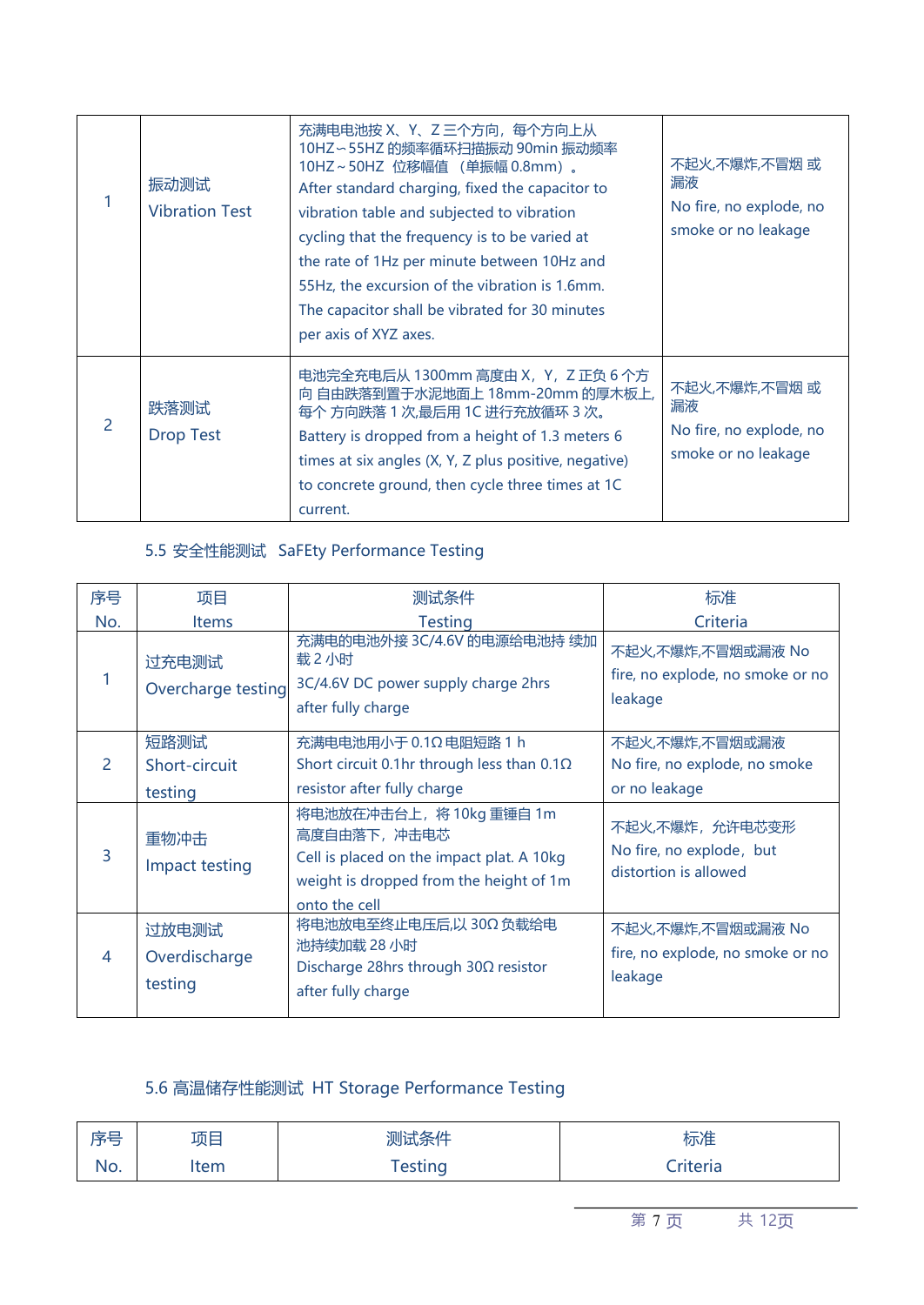|  | 60℃/7天<br>$60^{\circ}$ C/7 days | 充满电电池在 60±2℃高温箱中搁置<br>7天,再放电至终止电压<br>Storage 7 days at 60±2°C oven after<br>fully charge, then discharge to 3.0V at<br><b>RT</b> | 不起火,不爆炸, 不冒烟或漏液<br>No fire, no explode, no smoke or<br>no leakage<br>容量衰减 < 10%, 内阻增加 < 30%<br>Cap loss $<$ 10%, imp increase $<$ 30% |  |
|--|---------------------------------|----------------------------------------------------------------------------------------------------------------------------------|---------------------------------------------------------------------------------------------------------------------------------------|--|
|--|---------------------------------|----------------------------------------------------------------------------------------------------------------------------------|---------------------------------------------------------------------------------------------------------------------------------------|--|

#### **6. 贮存及其它事项 Storage and Others**

6.1 长期贮存 Long Time Storage 长期贮存的电池 (超过 3 个月) 须置于干燥、凉爽处。贮存电压为 3.75~3.95V.

If stored for a long time(exceed three months), the cell should be stored in drying and

cooling place. The cell's storage voltage should be 3.75~3.95V

6.2 其它事项 Others

任何本说明书中未提及的事项, 须经双方协商确定

Any matters which this specification does not cover should be conFErred between the customer and FE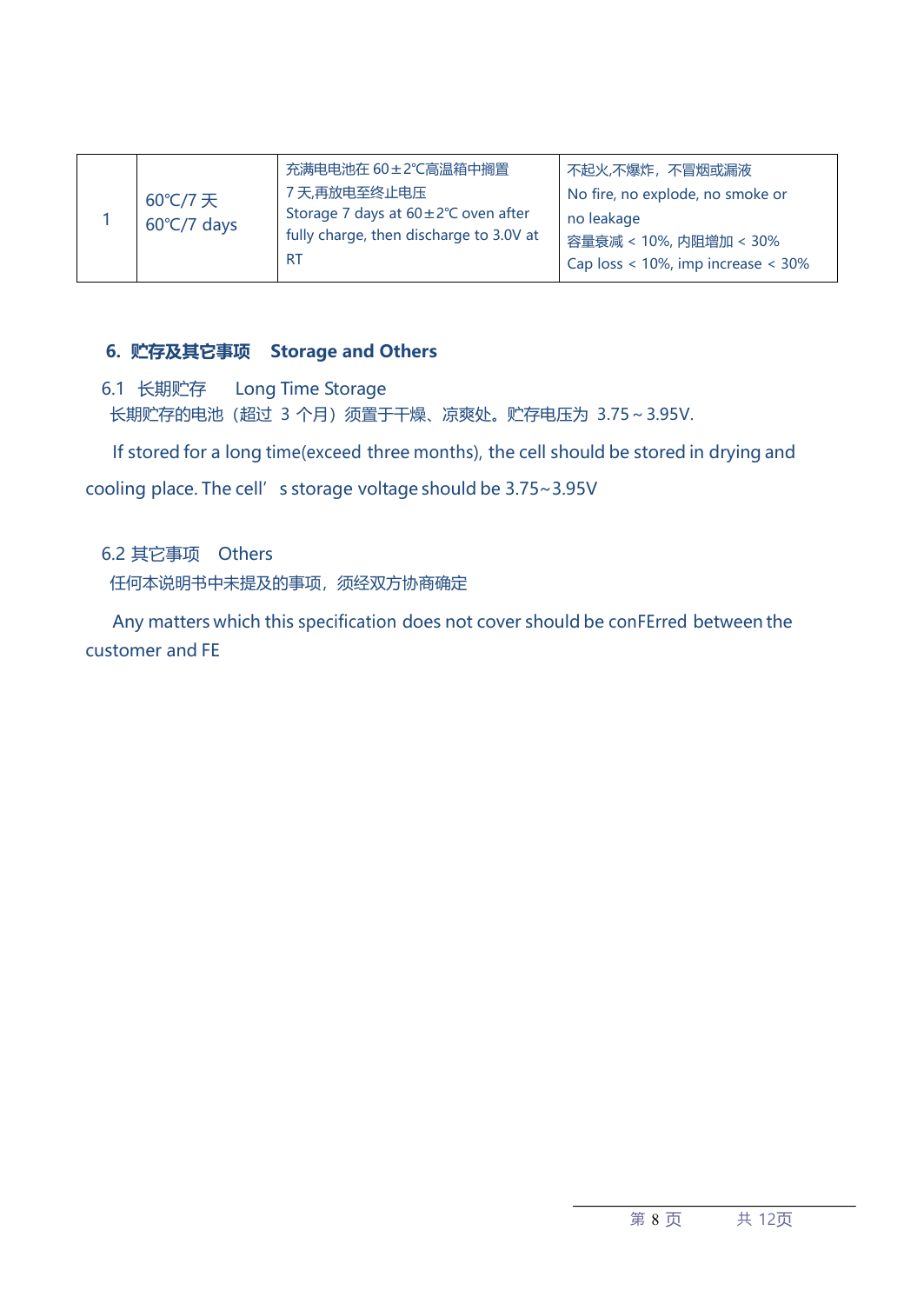### **Appendix**

#### **附录** Handling Precautions and Guideline For LIP (Lithium-Ion Polymer) Rechargeable Batteries 聚合物锂离子充电电池操作指示及注意事项

#### Preface 前言

This document of 'Handling Precautions and Guideline LIP Rechargeable Batteries' shall be applied to the battery cells manufactured by FE

本文档"聚合物锂离子充电电芯操作指示及注意事项"仅适用于 富力能源有限公司生产电芯。

#### 1 Charging 充电

#### 1.1 Charging current 充电电流

Charging current should be less than maximum charge current specified in the Product Specification. Charging with higher current than recommended value may cause damage to cell electrical, mechanical, and saFEty performance and could lead to heat generation or leakage.

充电电流不得超过本规格书中规定的最大充电电流。使用高于推荐值电流充电将可能引起电芯的充 放电性 能、机械性能和安全性能的问题,并可能会导致发热或泄漏。

#### 1.2 Charging voltage 充电电压

Charging shall be done by voltage less than that specified in the Product Specification (4.2V/cell). Charging beyond 4.30V, which is the absolute maximum voltage, must be strictly prohibited. The charger shall be designed to comply with this condition. It is very dangerous that charging with higher voltage than maximum voltage may cause damage to the cell electrical, mechanical saFEty performance and could lead to heat generation or leakage.

充电电压不得超过本规格书刊号中规定的额定电压(4.2V/电芯)。4.30V 为充电电压最高极限, 充电器 的设 计应满足此条件。电池电压高于额定 电压值时,将可能引起电芯的充放电性能、机械 性能和安全性 能的问题,可能会导致发热或泄漏。

1.3 Charging temperature 充电温度

The cell shall be charged within 0℃~45 ℃ range in the Product Specification. 电池必须在 0℃~45 ℃ 的环境温度范围内进行充电。

#### 1.4 Prohibition of reverse charging 禁止反向充电

Reverse charging is prohibited. The cell shall be connected correctly. The polarity has to be confirmed before wiring. In case of the cell is connected improperly, the cell cannot be charged. Simultaneously, the reverse charging may cause damaging to the cell which may lead to degradation of cell performance and damage the cell saFEty, and could cause heat generation or leakage.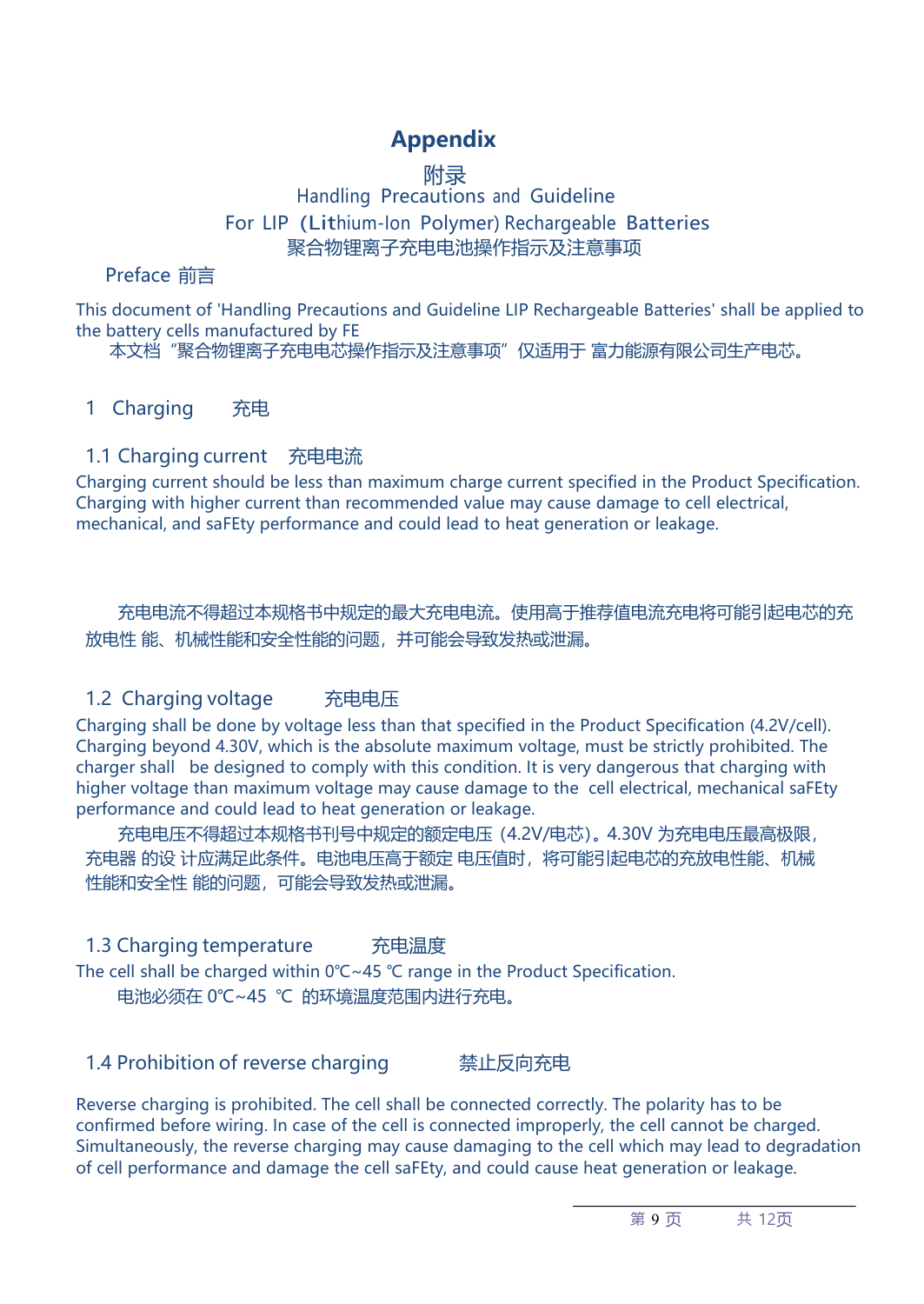正确连接电池的正负极,严禁反向充电。若电池正负极接反,将无法对电芯进行充电。同时,反向 充电会 降低电芯的充放电性能、安全性,并会导致发热、泄漏。

2 Discharging 放电

#### 2.1 Discharging current 放电电流

The cell shall be discharged at less than the maximum discharge current specified in the Product Specification. High discharging current may reduce the discharging capacity significantly or cause over-heat.

放电电流不得超过本规格书规定的最大放电电流,大电流放电会导致电芯容量剧减并导致过热。

#### 2.2 Discharging temperature 放电温度

The cell shall be discharged within -10℃~60 ℃ range specified in the Product Specification. 电池必须在 -10℃~60 ℃ 的环境温度范围内进行放电。

#### 2.3 Over-discharging 过放电

It should be noted that the cell would be at an over-discharged state by its self-discharge characteristics in case the cell is not used for long time. In order to prevent over- discharging, the cell shall be charged periodically to maintain between 3.75V and3.95V.

需要注意的是,在电池长期未使用期间,它可能会用其自放电特性而处于某种过放电状态。为防止过放电

的发生,电池应定期充电,将其电压维持在 3.75V 至 3.95V 之间。

Over-discharging may causes loss of cell performance, characteristics, or battery functions. 过放电会导致电芯性能、电池功能的丧失。

#### 3.Prtection Circuit Module 保护电路模块

The cell/battery pack shall be with a PCM that can protect cell/battery pack properly. PCM shall have functions of (1) overcharging prevention ,(2) over-discharging prevention, (3) over current prevention to maintain saFEty and Prevent significant deterioration of cell performance. The over current can occur by external short circuit

电芯/电池包装应配有 PCM 以正确保护电芯/电池。PCM 应具有以下功能以保证安全并防止损坏电池性 **能: 2008年10月11日 1月11日 1月11日 1月11日 1月11日 1月11日 1月11日 1月11日 1月11日 1月11日 1月11日 1月11日 1月11日 1月11日 1月11日 1月11日 1月11日** 

(1) 过充保护功能;(2)过放保护功能;(3)过流保护

3.1 overcharging prohibition: 过充保护电压

Overcharging prohibition function shall stop charging if any one of the cells of the battery pack reaches 4.25±0.025V

当电池中任一电芯的电压达到 4.25 ± 0.025V 时, 过充电保护功能应立即启动并停止充电。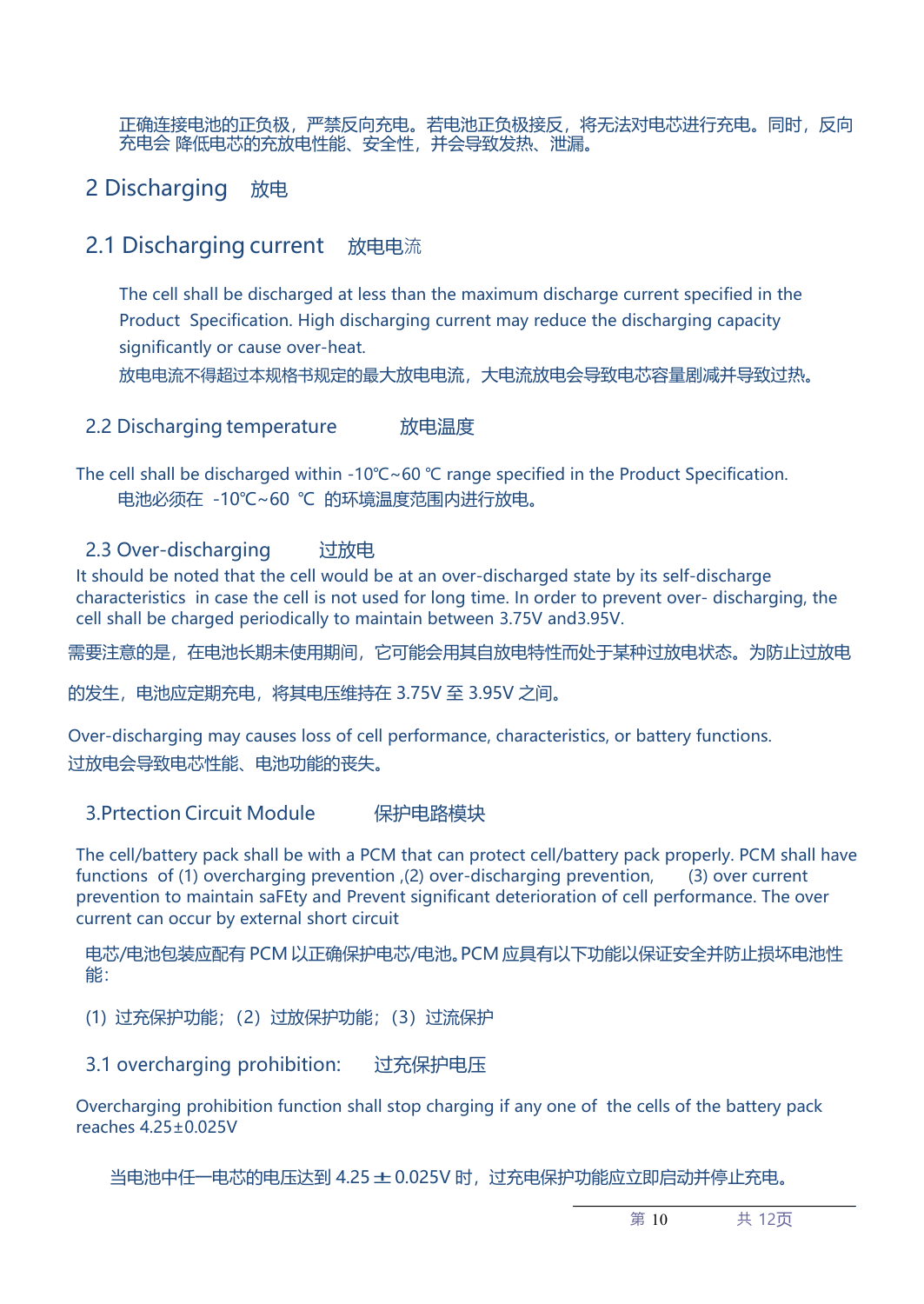#### 3.2 over-discharging prohibition: 过放电保护

Over-discharging prevention function shall work to avoid further drop in cell voltage of 2.5V±0.1V Or less per cell in any cell of the battery pack. It is recommended that the dissipation current of PCM Shall be minimized to 0.5uA or less with the over-discharging prevention. The protection function shall monitor each bank of the battery pack and control the current all the time .

当电池中任一电芯的电压降至 2.5±0.1V 以下时,过放保护功能应起保护作用以避免电芯的深度放电。

推荐 PCM 的静态电流小于 0.5uA,并具有过放保护功能。 该保护功能应实时监控所有电池。

#### 4. Storage 贮存

If the cell has to be storied for a long time (Over 3 months), the environmental condition should be: Temperature:  $23±5°C$  Humidity:  $65±20%RH$ 长期存储电池(超过 <sup>3</sup> 个月) 须置于温度为 23±5℃、湿度为 65±20%RH 的环境中。

The voltage for a long time storage shall be 3.75V~3.95V range. 贮存电压为 3.75V~3.95V 。

#### 5. 电池的注意事项 **Handling Instructions**

Read and observe the following warnings and precautions to ensure correct and saFE use of Li- ion **batteries** 

认真阅读下面的注意事项,确保正确使用聚合物锂离子电池。FE 对违反下述注意事项而产 生

的任何问题不予负责。

#### **Danger!**

危险!

#### 安全警示及使用说明 **Caution and Guideline**

使用前应先阅读产品规格书以及安全警示,确保正确使用电池和确保电池使用过程中的安全。 Before using battery, please read specification and saFEty caution, insure proper application and saFEty.

#### 安全警示 **Caution**

下面的操作可能导致电池泄漏,发热甚至燃烧:

Failing in following items can cause leakage, heat even fire: 禁止反向充电!

Prohibition of reverse charge of battery. 禁止过充电! Prohibition of overcharge of battery.